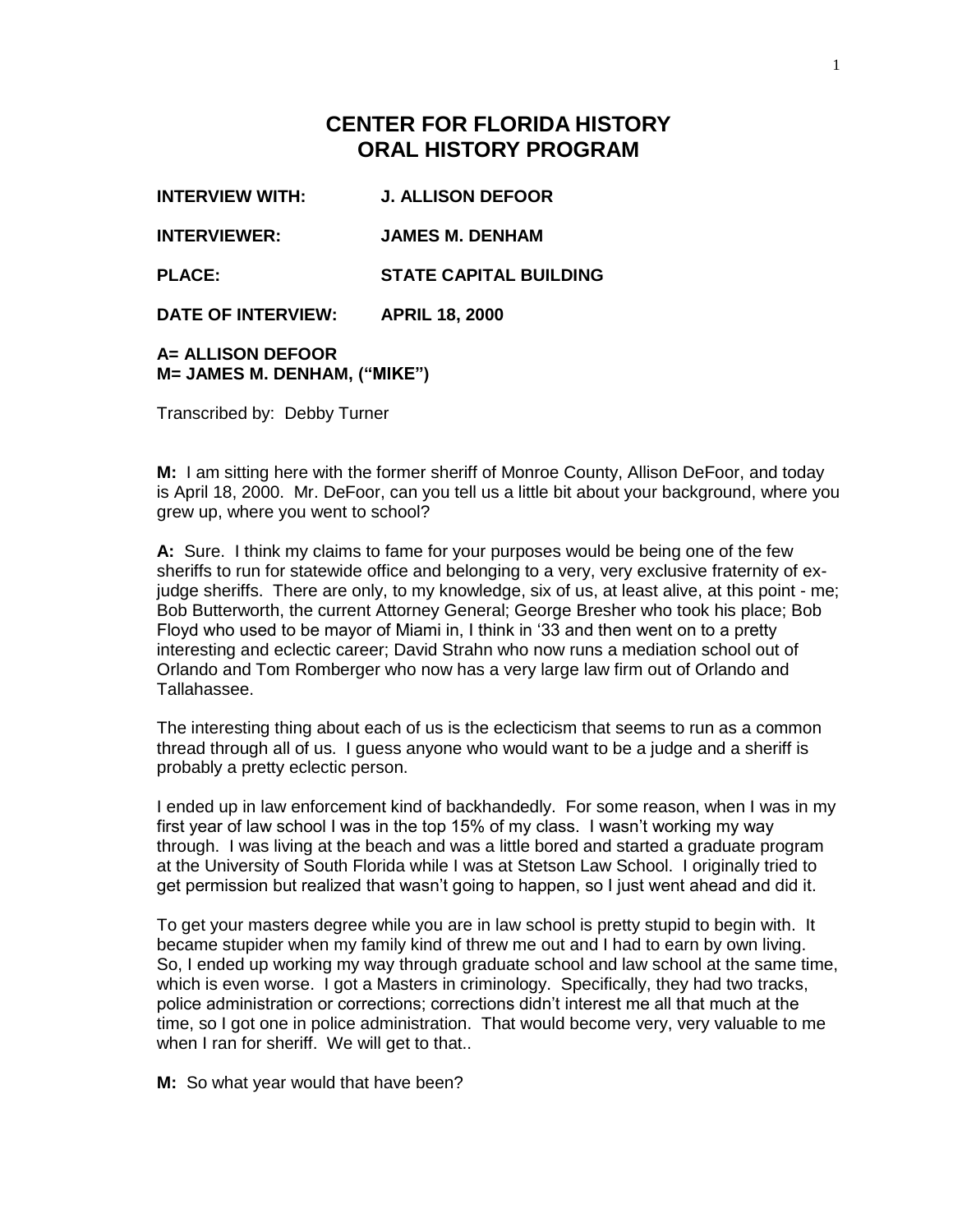**A:** I got out of both of those programs in 1979. Went to Key West in 1979 and became an assistant public defender for a year.

**M:** Where did you do your undergrad?

**A:** USF.

**M:** Okay, USF, and then law school at Stetson. Then at the same time you were in law school you entered the criminal justice masters program at USF. That was all in 1979 when you got out?

**A:** Got out, went to Key West and became an assistant public defender. The State Attorney's office probably would have been my preference at the time, but was pretty thoroughly corrupt.

**M:** So, that was your first job out of school.

**A:** Nine months out of law school I tried my first murder case because the boss fired the entire felony division.

**M:** You are a public defender then? You were defending a murder case?

**A:** Yes and then a year out of law school we ran an obscure...about seven of us got together and said we either have to change this town or we have to get the hell out of here.

We ran one in our midst for, a guy named Kirk Zelch, for state attorney. We didn't stand a chance. The old guard was going to run over us like a freight train and a guy named Carl Hiaasen came down, then working for the *Miami Herald* as a reporter, and headed up a crack investigative team that turned the whole town upside down, showed where all crawly things were. The current incumbent state attorney who was running for re-election was actually removed by the Governor. By then the old guard was sort of stunned just before the election.

**M:** Really.

**A:** We ended up winning. I came over and joined his office and became head of the narcotics task force for Kirk Zelch and we indicted just about everything that moved. We put 8% of the lawyers in Key West in jail. We ultimately RICOed [Rackettering Influenced Criminal Organization] the police department as a continuing criminal enterprise. The city attorney, county attorney, state attorney, and public defender would ultimately go to jail.

**M:** And you were acting under the auspices of the county prosecutor who won the surprise election and then fought the war?

**A:** The reformed sheriff had taken office a couple of years before we won.

**M:** His name was?

**A:** Billy Freeman. Billy was a very interesting ex-county commissioner and ex-state representative. He was an honest guy who felt the incumbent was not doing a good job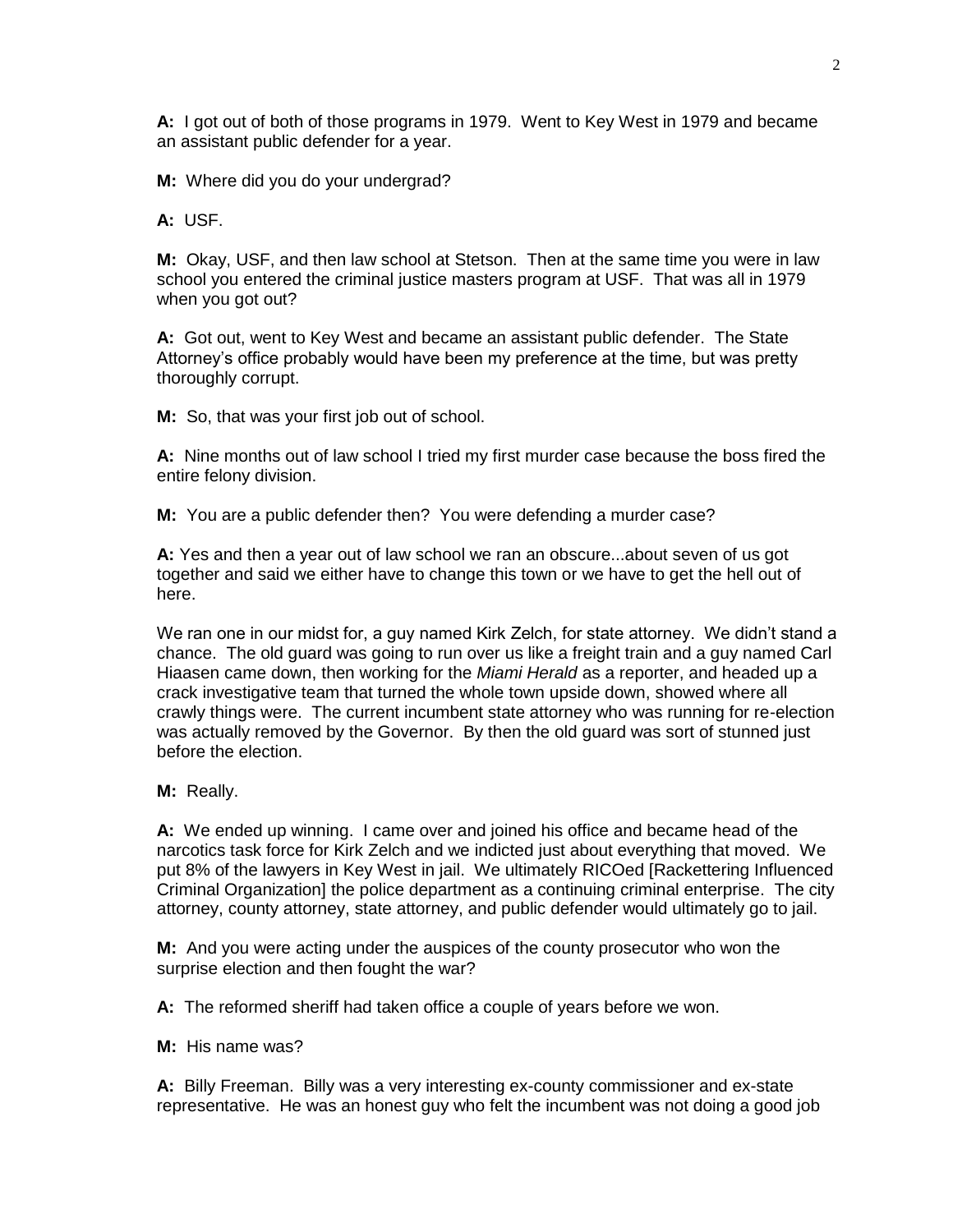and he was at least incompetent if not corrupt and ran against him and beat the incumbent sheriff, Bobby Brown, who went on to become supervisor of elections as things can only happen in the Keys.

He started making his deputies take polygraph tests and 60% of them quit on the spot wouldn't take the test. His chief deputy took the test, failed it and he ultimately became my opponent after being Sheriff Freeman's opponent on two other occasions.

**M:** Okay, Sheriff Freeman was in office how long before?

**A:** He was in 12 years I believe.

**M:** Okay, so he was there from say '70-79?

**A:** No, no. He got in in about '76 because we got in in '80. No, he got in in '78; '76 or '78, I can't remember which.

We started doing a lot of the investigations that cleaned up Everglades City, cleaned up Key West, and then a vacancy opened up in the upper Keys for a judgeship my third year out of law school and I ran for that.

I will tell you a story that kind of captures how I won. I thought I would run in Southern style - run once to get known and once to win, and was out knocking on doors one day and had developed kind of a reputation for leading the raids. I knocked on the door of a bondsman who was affiliated with, as bondsman usually are, with the criminal community, and I had caused him a lot of pain because I had started actually calling in his bonds, which the previous state attorney did not do. They had a nice little racket going. So, when he opens up the door, he jumps back, looks to see if I am alone, and I look to see if he is alone, and he says in his thick Conch accent says, "Boy, what are you doing out on a hot summer's day like this?" It is July, hot as hell and I am knocking on doors. I said, "Benito, I am looking for votes. I guess there is no point in stopping here." He said, "Oh no, no, no brother. I am with you. My family and friends are with you." I said, "Why? I hurt you badly." He says, "Oh, we are gonna put your ass in traffic court where you can't hurt nobody." So, I won with about 69% of the vote against three opponents.

**M:** So, Freeman would have still been sheriff at that time.

**A:** Freeman was still sheriff.

**M:** How would you characterize his regime as sheriff?

**A:** Very, very, very progressive. He brought the department into the 20<sup>th</sup> century. He was scrupulously honest. He got the department accredited. He took up his budget when the commissioners would not cooperate on it, I think, on two occasions, and on one got money out of the state cabinet above and beyond what the county gave him. He cleaned up the department.

**M:** So, his decade as sheriff, a rough decade as sheriff, was pretty positive in your view?

**A:** Very, very positive. One of the best sheriffs this state has ever seen, and he was a very interesting and complex guy.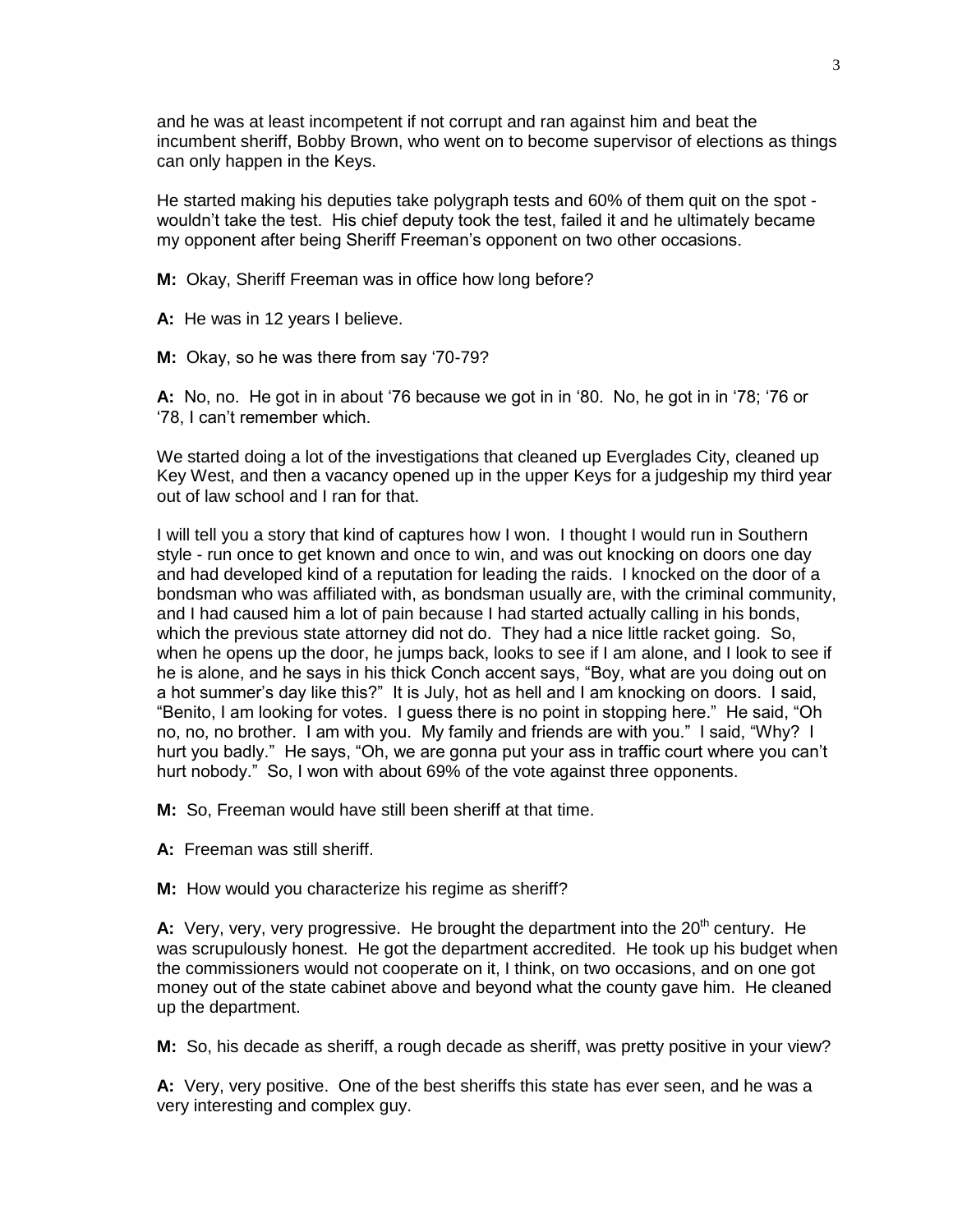4

To be blunt, he had a drinking problem and ended up dropping his gun one day in a bar and Governor Graham called him and told him he could either be sheriff or he could drink, but you can't drink and be sheriff. So, he quit, and that really freed up his mind. He went back and got his college degree. He finished his masters, I think, by the time he died.

**M:** Was he a local Key West man?

**A:** A Key West boy, born and raised in Key West.

**M:** How old was he, roughly, when you got down there?

**A:** He was probably in his late 40's or early 50's.

**M:** Now, you just moved into Key West in 1979. Were you acquainted at all with what it was like beforehand?

**A:** When I came in, I had no idea that it was that corrupt. I didn't know two people when I got to Key West and one of them was the public defender.

**M:** So, you just kind of took this job cold and you didn't know anybody down there.

**A:** Liked the town and moved to town, didn't know two people, and three years later I am a judge. The Keys were good to me. We then basically began taking - our little crew of people began taking the places of either the corrupt people who were removed or the incompetent people who we ran off - and eventually, virtually all of our group, ended up as either circuit or county judges.

I finished my term on the bench, had a scrape that cost me a little bit politically - got a reprimand from the Supreme Court - while I was there. So, I was kind of feeling a little dispirited. I was unopposed for re-election but something in my heart said, time to move on. So, I left at the end of my term, called up Reagan Tomey, Chief Assistant State Attorney, and I said I ain't gonna file like everybody thinks I am - you got until noon tomorrow and you can take my place. So, he did.

I went into private practice, and that turned out to be the right thing for the long term. It gave me some time to cool off, to rethink where I was coming from, to digest that midcareer screw up and to get much better known in Marathon, which is the firm I joined and is based there.

**M:** So that would have been what year?

**A:** That would have been '87. By late '87 I had become Chairman of the Republican Party in Monroe County and then in '88 I got a very interesting call from Sheriff Freeman at home one Sunday afternoon and he said the following - I had been gearing up to run for the State Senate against Larry Plummer, so I had a sort of a campaign going at the time, and he called up and said, "I am not going to run for re-election. I've got lung cancer and am gravely ill. I want you to know that, and you know it now 24 hours before my chief deputy will know it. You have always talked about being sheriff and, now is your chance."

So, I probably made \$400 worth of phone calls in the next 24 hours lining up the support. Back then, party didn't matter down there as much as honest people versus crooks. The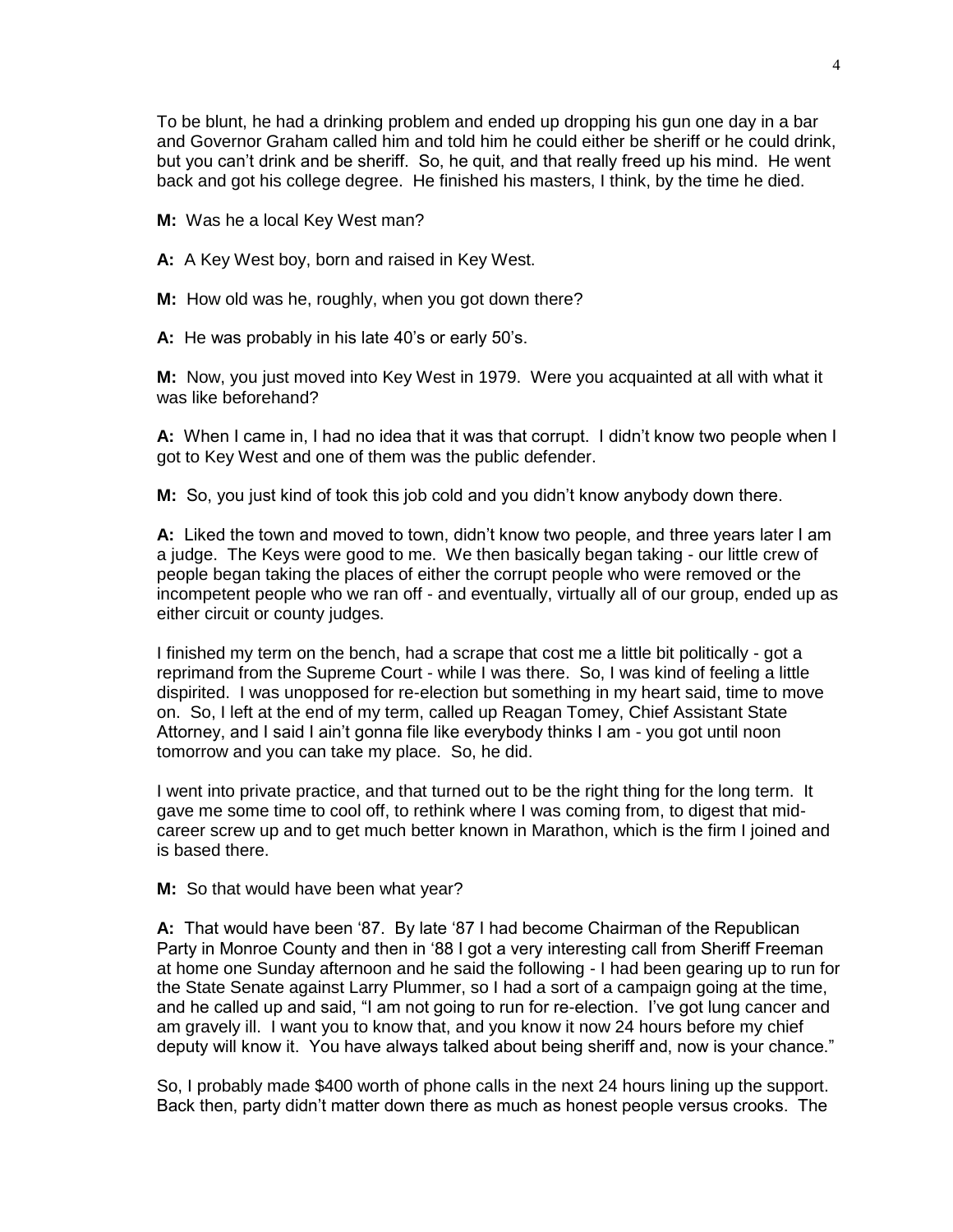state attorney was an ally because I helped him get elected. By then the public defender was his former chief assistant and former law partner who I had helped get appointed when we indicted the public defender.

We had sort of a, for lack of a better word, a political machine. It was for a good purpose. We figured out a long time ago that the bad people conspired, so it was about time that the good people did. We were very, very afraid that the bad guys would try and take the sheriff's office, and that would have undone everything that we had done in the way of reforms.

**M:** Did they have a candidate?

**A:** They had Frank Hernandez, the Chief Deputy who had failed his polygraph test. He was once again the Democratic nominee. He beat the undersheriff in the Democratic primary. By then a lot of the progressives were in the Republican Party, and the Democratic Party, particularly in a low turnout second primary environment which is what happened in this case, the undersheriff who had the lead going into the primary, was defeated by the bad guy, because with the small turnout, they had enough bad guys to make a mark. So, our prudence paid off. I just buried Frank Hernandez. I got 62-63%.

- **M:** Did Freeman come out on your side?
- **A:** He did not.
- **M:** Why?

**A:** His wife was running for Superintendent of Schools. So, he did not, but to his credit, the undersheriff, who I made quite clear to him that if he ran, that he could anticipate that post election I would not take any retributive action again, but the post or position of undersheriff would no longer exist.

## **M:** If he ran?

**A:** And he did. So, I campaigned on the under sheriff's job being a redundancy, and this is where the tricky part politically came in. Sheriff Freeman and Under Sheriff Meg who went on to become undersheriff of Charlotte County under Worch, were classic command and control hierarchal organizational men. That is the way they were trained, that is the way they were raised, and that is the way people thought in their era. I was not.

I was a classicist I believed in decentralization to the maximum level possible. I believed in taking the risk that your frontline people really know what is going on better than you do as the general. It is classic - armies go through these conflicts in terms of management style. In peacetime they become more hierarchal and in wartime they become more decentralized by necessity, and it was my theory that at the time with crime rates then going up, we were in the functional equivalent of war and we should decentralize. It was also the beginning of community-based policing, problem-oriented policing.

So, I had to campaign on those themes to address where the people wanted to go, where the frontline troops wanted to go, where I thought we wanted to go but at the same time be true to Sheriff Freeman's legacy because he had left a great legacy. I finally was able to articulate it in a concept that every revolution needs to either be renewed or it will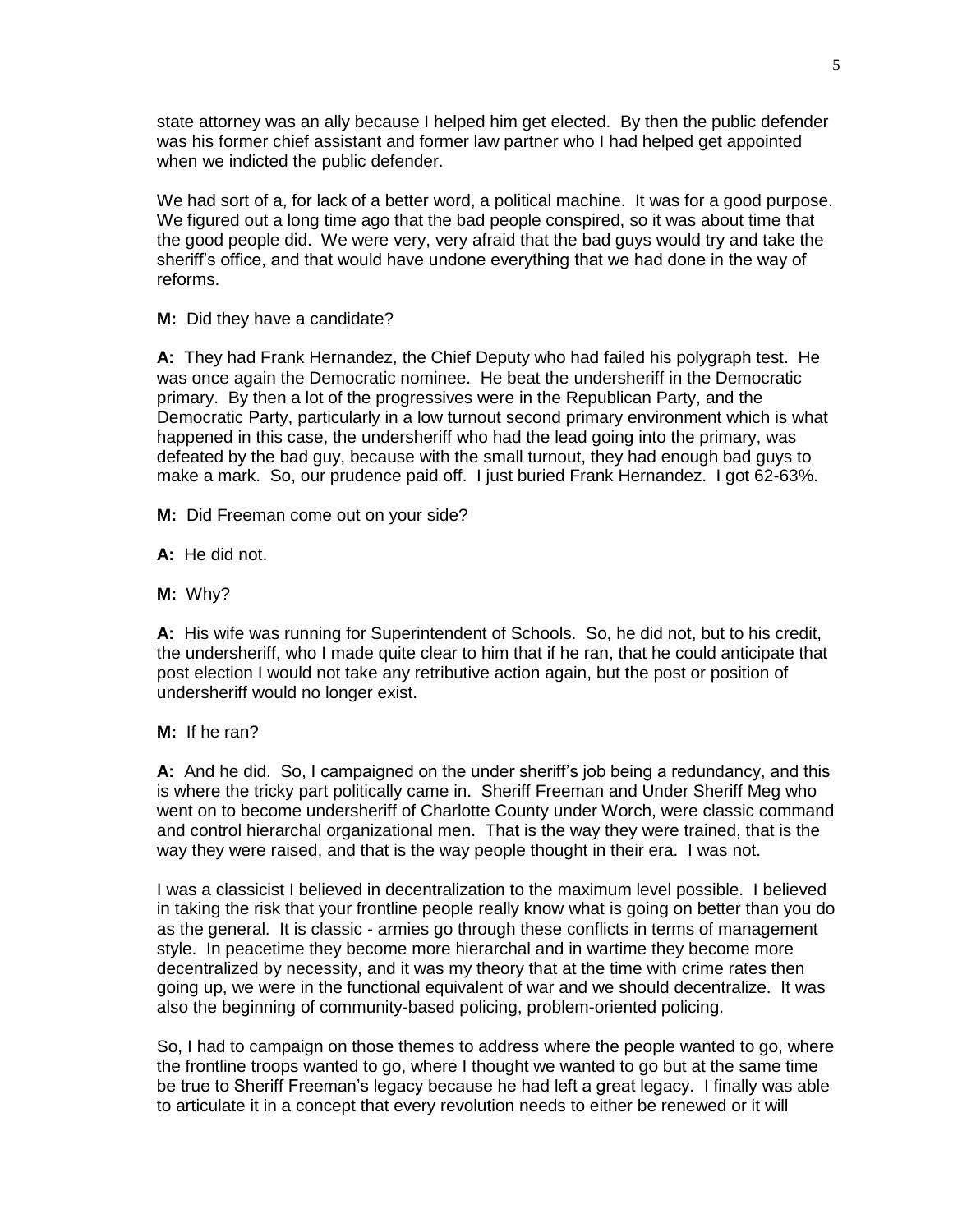expire, and Sheriff Freeman's revolution then being 12 years old needed to either be renewed or it would die.

**M:** Right.

**A:** And they had created such a hierarchal enterprise that all decision making flowed up to the undersheriff who then just went under from the weight of it. He couldn't process the paper; much less make the right decisions.

So, when I won, we began - I was only there two years (I'll talk about how I left in a minute), but we probably did more change in two years than certainly anybody had seen in 12 years in the department before. We changed everything. We changed the weapons. We went to automatic weapons from revolvers. We changed the radios, codes, and radio system. We privatized the jail, which turned out to not be a very successful experiment, but was innovative nonetheless. We went from three offices to eight. We went from nine functional layers in the department down to four. We totally decimated the upper middle management layers because they weren't productive and for every major I got rid of I could hire two deputies.

The institution was in need of reform. When I first started going around, they introduced me to my chief fiscal officer and my comptroller. I asked why I needed two and they said they kept an eye on each other. I said they look a lot alike and was told they were sisters and they lived together. So, there was a lot of..

**M:** What was your budget when you took over?

**A:** 23 million, I think, something like that. When I left it was up around 27 or 28.

**M:** Can you go through the subjects of the budget or divisions of the budget? For example, how much would it be for the deputies?

**A:** For personnel, I can't remember that. The jail was a big problem. We were then under court order from Judge Hoover. In fact, he came down one day to inspect the jail as he wanted to do. If Judge Hoover has a pound to screw in, he turns it one turn at a time and he came down and said, "You guys better make this place look good." They said, "We will boss." He shows up and leans against the wall, comes away and there is a stripe of paint up his suit arm.

There was also a bit of a cultural conflict. I brought in a bunch of Republican, very progressive police folks who had come from the upper Keys station which had been functioning on its own and into a culture that had been dominated by Democrats and Conchs in Key West.

Sergeant Gonzalez, for instance, I had seen him on Election Day and he was carrying a Hernandez sign. He said, I will never forget it, he said, "Stick it up your ass." He said this the day before. As soon as I got elected sheriff I, of course, called for Sergeant Gonzalez. He came in like he was about to be executed. I said, "Listen. You can cuss me all you want to after 5 o'clock and before 9 o'clock, but from 9 to 5, your ass is mine." I told him as long as he did his job, we would get along fine. He walked out and one of the majors said he thought I was going to get rid of him and I said no, not now. I could get rid of anybody and it can't be claimed to be political, because he is my poster boy and I didn't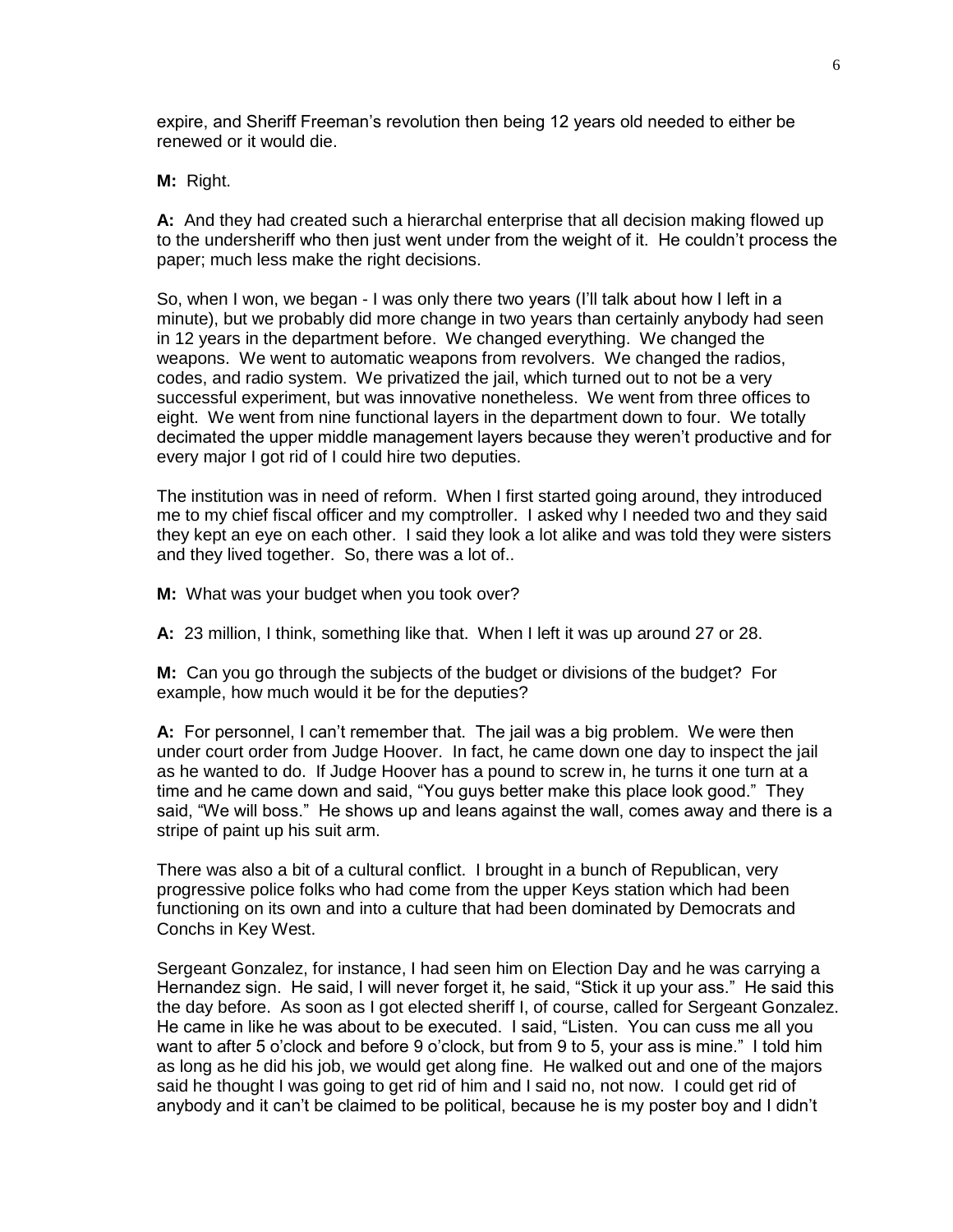get rid of him.

I was not going to do political firing. I had some top-level people who had been there just too long. I sent one of them off to Harvard for a fellowship to get him accredited to have him go out and be a police chief, and I started spotting talented young people and bringing them in. Steve Casey is now the #3 at the Department of Juvenile Justice. I plucked him out of beverage, sent him off to college, then graduate school and to the national academy.

I set up a program where the department would pay for people to go to college, and that was pretty innovative in its time. The bottom line of all of this is that we ended up with a crime rate that was 43% lower in the city of Key West than Dade County. We shared the same criminal base. So, what we did was very, very effective.

**M:** Geographically, the traveling back and forth between the upper Keys and lower Keys was really difficult.

**A:** Very difficult. It was broken into three zones. They each had one office when I started and several when I finished, but this was before cell phones and it was a big waste of time going back and forth, but you had to do it.

**M:** The radios probably didn't carry, did they?

**A:** We had three dispatchers, so you would have to be handed off. It, again, was difficult. They have now put in 800-megahertz systems and they allegedly can do the whole county.

We had two shot deputies during my tenure and one reserve deputy killed in an automobile accident, plus we buried Sheriff Freeman. So, I spent a lot of time at funerals. Actually, the first shot deputy was two hours after midnight when I took over. They said that Sheriff Freeman and I were both called because they said they didn't know who to call because I wasn't to be sworn in until the next morning, and they actually didn't know where I was. I figured like they did that I didn't need to worry about telling them where I was until the next morning. I was staying up a friend's house at Sugarloaf.

They actually did find me, to their credit. They said Freeman and I asked the same three questions in the exact order - is he okay, have you captured the perpetrator and what time did it happen. Each of us was hoping it happened on the other guy's watch. It happened on my watch.

**M:** What was the one thing when you took over the sheriff's office that surprised you the most?

**A:** I am used to doing a lot of things at once. You know anybody who goes to law school and graduate school at the same time probably has an attention deficit disorder. So, I am used to writing books while I am on the bench, teaching and doing all of these things at once. I didn't have time to turn around when I was sheriff. One day my wife..

**M:** So, it was even more action packed and demanding.

**A:** She said, man you were really absorbed during that one. You might want to read it -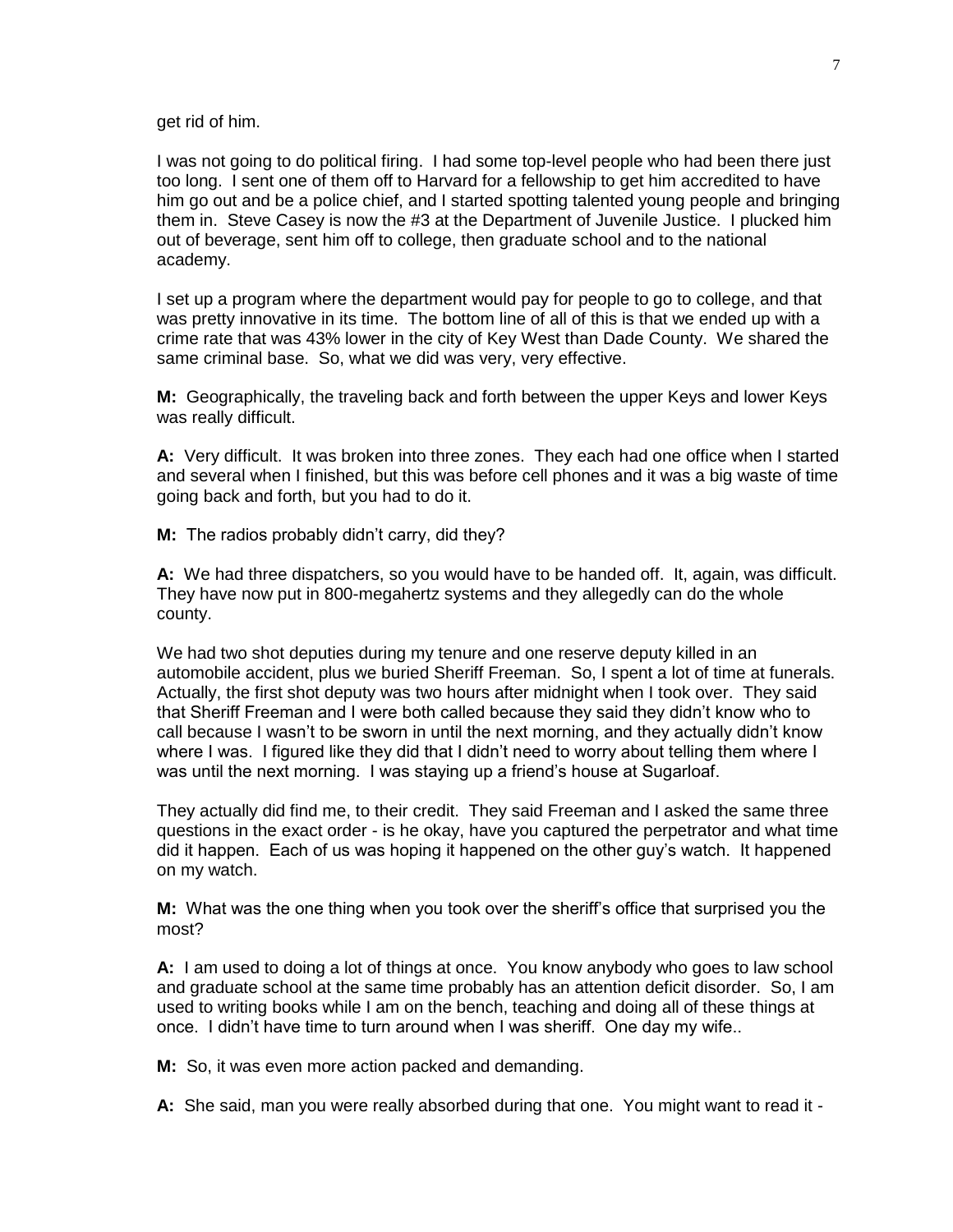there was a great article in the *Tampa Tribune* just about the time I ran for Lt. Governor. They did a profile on me. Paul Wilborn wrote it. He happened to be there just at the time we had a shot bailiff in the upper Keys and so he really got a wild ride, and the article is a real good profile.

**M:** Well good. I'll have to.. That would have been what year?

**A:** In '90.

**M:** November was the election.

**A:** It was just before I was named on the ticket. That would have been either June, I think.

**M:** June 1990.

**A:** If you can't find it for any reason, all of my papers are archived at the University of South Florida. Paul Camp has them. You can get a copy of it there. I told him nobody can see them until I am dead, but I will make an exception in your case.

**M:** I'll get it from Leland.

**A:** I was just basically minding my own business in 1990 and I get this call from, well actually it is a little more contrived than that.

A friend of mine, one of my political mentors, and I were watching the Martinez campaign from afar. His running mate had already announced that he was going to run for Ag Commissioner, Bobby Brantley. We sort of conspired to see if we couldn't get my name on the short list of people to be considered for Lt. Governor, and that really was the extent of our ambitions. We didn't think for a second we would be able to get to the head of the list. We just figured if we made the short list we would get a little press and for familiar purposes, that would be okay.

Well, the damn things starts to get some legs after awhile and I get this call from Jeb Bush and he said would you consent to your name being considered for Lt. Governor, and I said yeah. I asked if the only place where crime and the environment intersected in the whole word was me. I think he said yeah. I had sent up a lot of environmental...to give you a little bit of background. The environment is a big part of law enforcement in the Keys. Even when I was a judge 25 years..

**M:** Yeah, maybe you can go into that in a little bit more detail. Incidentally, was that the first time you had met Jeb Bush?

**A:** No. He had been Party Chairman in Dade when I was Party Chairman in Monroe. We shared congressional seats and senate seats.

**M:** That was in '90.

**A: '**87 and '88. In '88 we had swept - Republicans who had been in the doghouse for a 100 years - basically swept the field. So, we were kind of a little bit of a hot property with the state party, and then Tom Slade who became party chairman, was a dear friend of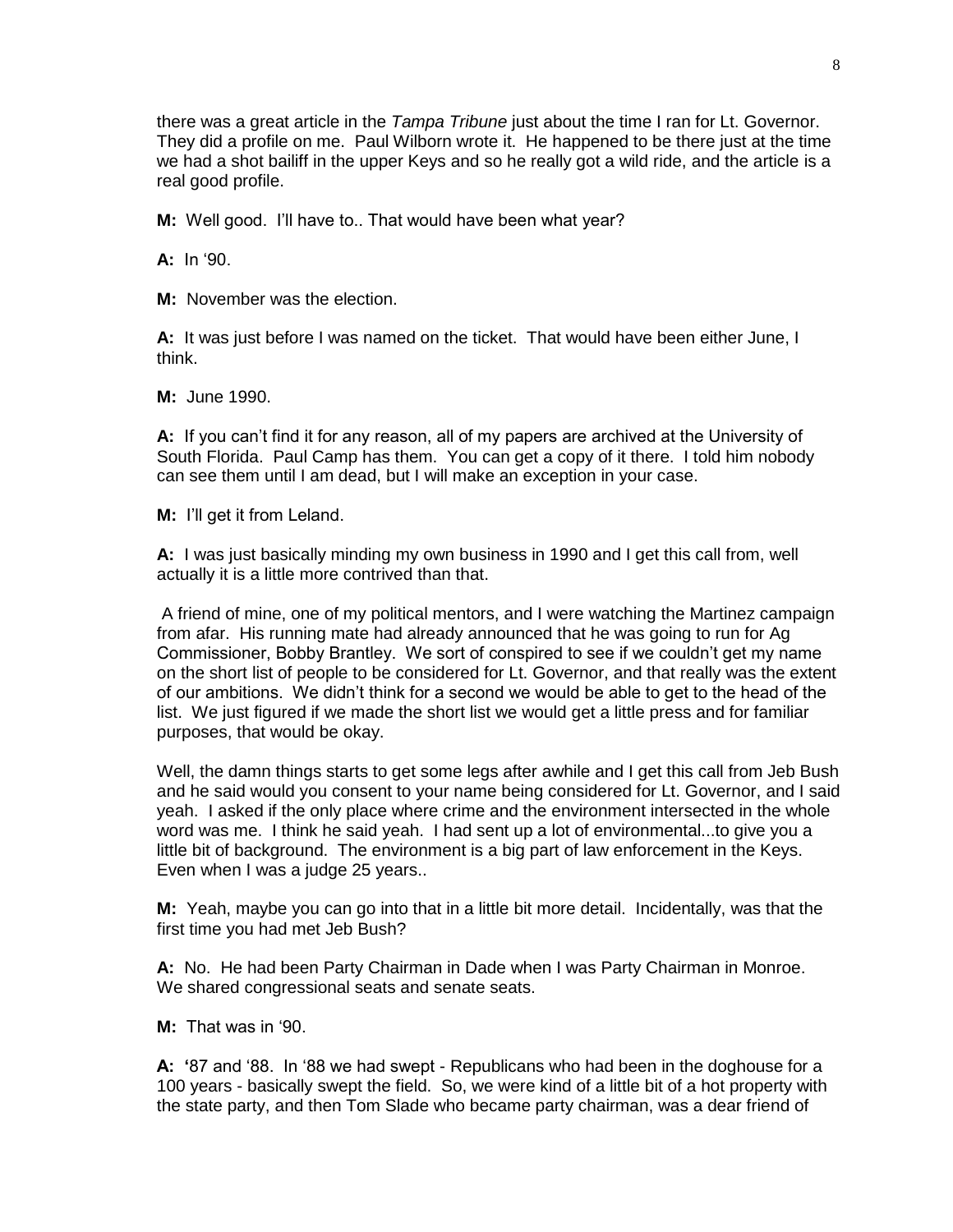mine. The environment and crime in the Keys were probably 25% of my caseload when I was a judge in misdemeanor court - lobster violations, fishing violations, mangrove construction, and I had kind of gotten a reputation for doing innovative stuff.

**M:** So, you probably had a lot of work to do to learn what was going on and to learn the laws.

**A:** It is a whole different world and, of course, the environment is the foundation of the economy down there, so I was pretty tough on them. I put them in jail and sometimes made them do innovative things - made them bulldoze things, put stuff back, if they killed a turtle replaced with two turtles. Someone asked me where he could get a turtle and I told him that it was his problem. Either he found turtles or he could go to jail. He got two from Sea World.

So, when I was sheriff I set up an environmental task force and by then had gotten on the board of a couple of environmental groups in the keys, the Marine Sanctuary, Florida Keys Land and Sea Trust, and I kind of became known as both a law enforcement figure and an environmental figure. So, I guess that was an attraction to Martinez. I ended up actually leading an expedition from down the coast of the Yucatan from Cozumel to Belize City and just as I am getting ready to leave, I get this weird e-mail from Duke University, which was actually command central for our expedition and they said they didn't know what is going on, but Jeb Bush says you need to be in Miami today.

So, I don't have any suits or anything. I called from Cozumel and got one of my deputies to meet me in Miami with a suit and Jeb sticks me on a plane, flies me to Tallahassee and I had dinner with Mac Stefanovich, who was the Governor's former Chief of Staff, and Brian Ballard, the current Chief of Staff. The probing occurs and it is a Latex glove inspection. It was an interesting experience. Then they called back about at week later and I flew up to Tallahassee with my wife, met with the Governor at the mansion, and he asked me to join his ticket.

**M:** Was that the first time you met him?

**A:** No, we actually had, interestingly, been friends in Tampa, where I grew up, where he had been mayor. When he first ran for mayor as a Democrat many, many years ago, and then when he became Governor we had two groundings of vessels in the Keys and he came down. He took a very serious interest in the environment and in the keys. I escorted him around. We renewed our friendship. We had him down - had a little land trust turn into a big land trust - and on Earth Day of '87 or '88 we opened a Museum of Natural History and had him come down to dedicate it. So, we had renewed our acquaintance.

**M:** I know that when you were elected as sheriff, you kind of turned some heads on your background in terms of the other sitting sheriffs. There had not been a lot of people like you who had run for sheriff or become sheriff. What was that like? What was your first Florida Sheriff's Association meeting like?

**A:** It was interesting.

**M:** Or, if you just want to lead into that.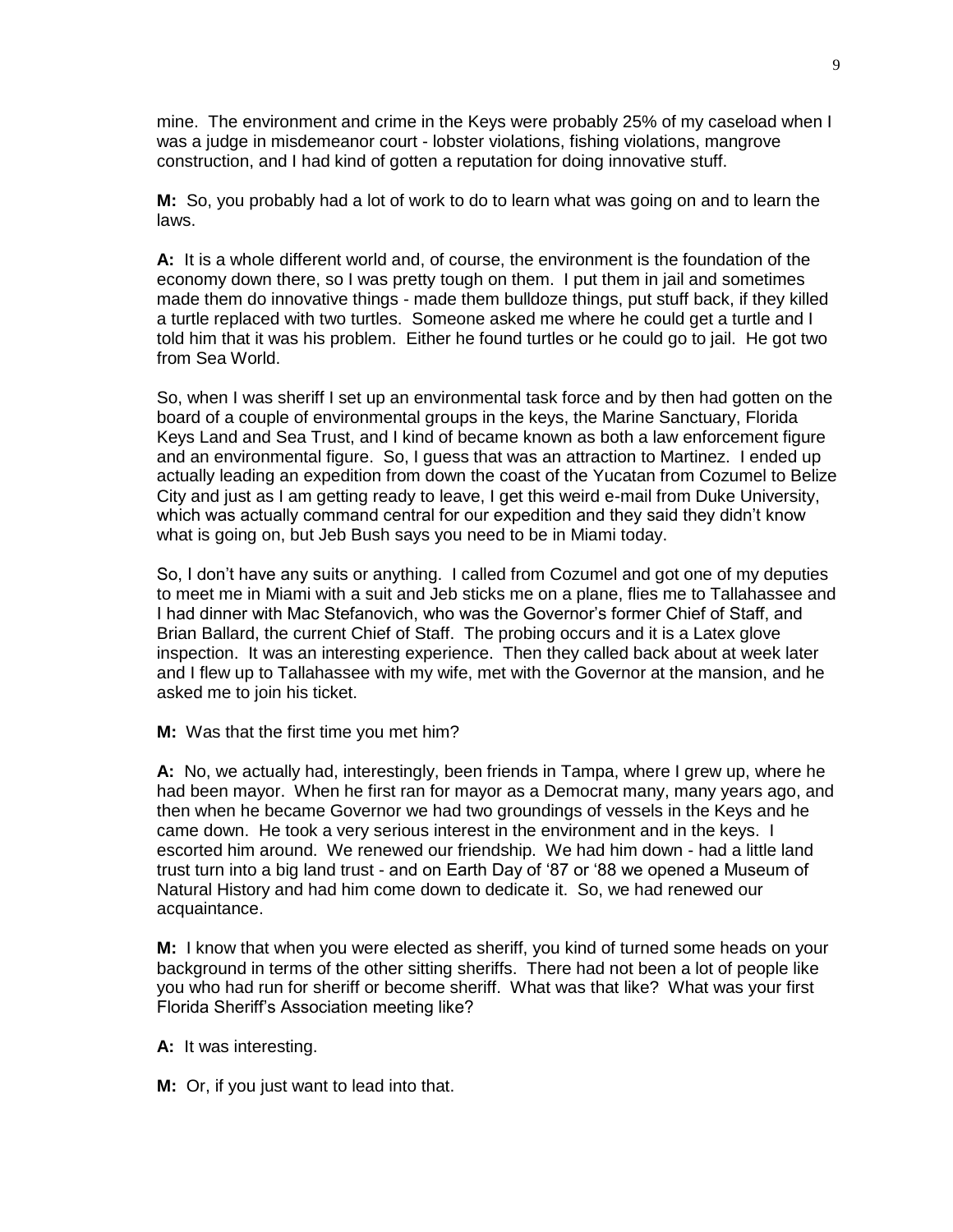**A:** I can get there from here. There were two lawyer sheriffs at the time - me and Sheriff Rice over in Pinellas. Most of the sheriffs weren't real fond of lawyers to begin with. There was Sheriff Don Hunter who wore silk jackets because he was from Naples and Sheriff MacDougal. I will tell you stories on each of those. I kind of got into a little bit of trouble my first sheriff's meeting because the *Tampa Tribune* had done an article about the baby sheriff's school. I had graduated from it and taught at the baby judge's school and at the National Judicial Academy.

So, I think in some respects I was looking down my nose going into the whole idea of baby sheriff's school and I am prone to witticisms that sometimes look less appropriate in retrospect than they did at the time. So, I made some crack to the reporter from the *Tribune* that I went in expecting something on the level of roping and spitting and was actually very, very impressed

**M:** This was after..

**A:** with the intellectual quality of what was presented, which I thought was a compliment, but was interpreted by the sheriff of Ocala, Marion County, who had a flat top and I should have known that our styles would be different. He took umbrage and I got word the night before the general meeting the next day, the closed general meeting, that he was basically going to jump my shit and that I better get up there and get right back at him or I would be in a low place for a long time.

**M:** How long was the baby sheriff's school?

**A:** It was a week, I think.

**M:** This is an intensive program telling you this is the kind of thing you can expect, the financial obligations of the office, etc., etc.

**A:** It was very good content.

**M:** I would imagine that sheriffs elected without any previous law enforcement training found this useful. So that made it in the *Trib*?

**A:** Yep. The sheriff jumped my case and I got up and defended myself and that was it. Most sheriffs, I figured out quickly, wore their hearts on their sleeves and there wasn't a lot of pretension, which is considerably different than judges and lawyers. So, there was a little cultural shock for me. Hunter and I ended up going through the Boys Ranch at Live Oak on a tour. It was of interest to me because Sheriff Spotswood was one of the people who started this.

We had a long tradition of civilian sheriffs in our county, non-law enforcement sheriffs, and Sheriff Spotswood had been one; Sheriff Freeman had been one and I was one. So, the Boys Ranch had been a pet project of Sheriff Spotswood and it was of interest to me. So, we get over there and Hunter and I both have chief deputies about the size of that door and the guy touring us around is just sucking up to the chief deputies visibly as if they were the sheriffs. Finally I turned to Hunter and said when is this boy going to figure out that he is talking to the people who aren't the sheriffs. I thought he was going to die laughing. Then, MacDougal and I, MacDougal is a former assistant … he is really an odd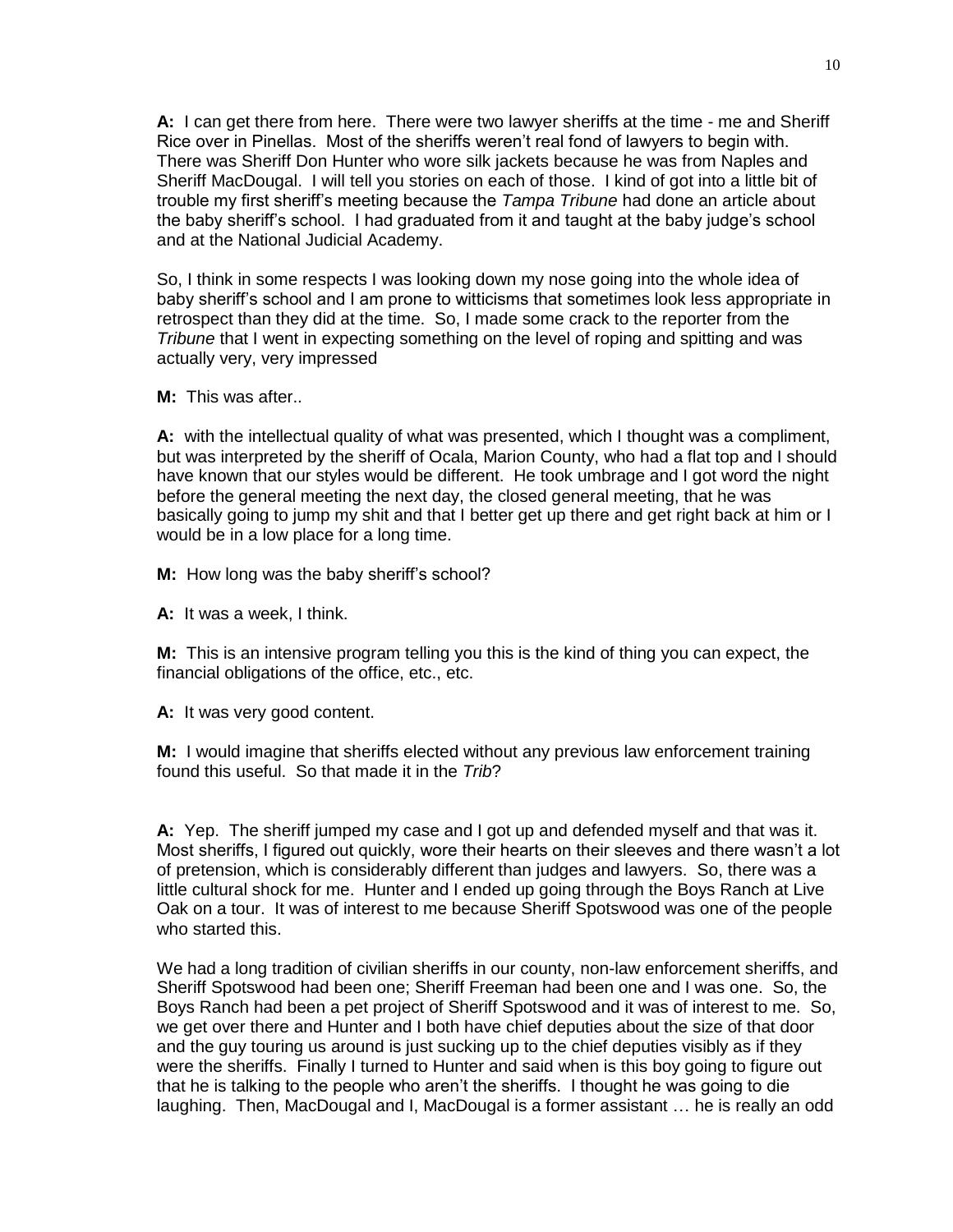duck sheriff.

**M:** Now MacDougal is?

**A:** Lee County.

**M:** Lee County? And he was the sheriff the same time you were sheriff.

**A:** Yes, at the same time.

**M:** And he is no longer there.

**A:** No, no. He is still there. He leans over and they are making a bunch of chittlins. I have eaten chittlins fine under duress. They were somehow broiling them and then putting hot sauce on them. I was looking down at this stuff. MacDougal is eating a mouthful and says, "What is this stuff?" I said, "MacDougal, that is pretty damn close to eating boiled condoms." He spit that stuff out. So, in that particular year, in '88, you had for the first time a very large turnover of sheriffs, probably over a third of the sheriffs in the state turned over. You had a larger number of new breed sheriffs. You had for the first time a cohesive minority, very progressive Republican sheriffs.

**M:** Can you briefly describe your relationships with other counties? I know bordering Monroe is obviously Dade and Lee County or actually Collier? Can you tell me if you had any exchanges or relationships with them or incidents when you needed to cooperate?

**A:** Even when I was prosecutor, Chokoluskee was a hot bed and I ended up going into Everglades City and checking into the Rod and Gun Club to check into what was going on. As I was checking in, a guy whispered under his breath that they knew I was there. So, we had done a lot of joint investigations and obviously with Dade, our relations were good as we shared a lot of the same smugglers. Dade was such a big shop and we were just a little tail of a dog.

We had very good relations with the federal authorities because of the drug smuggling and we had a unique position because our airplanes, if we were taking a prisoner somewhere, we flew over virtually all of Florida, so we actually set up a little mini-airline. We would e-mail or fax the counties and say look we are flying a prisoner to Charlotte, anyone want to ride in between. We would actually bill them and we made money on that particular operation.

**M:** How many planes did you have at the sheriff's office?

**A:** We had one small plane and we had a King Air for prisoner transport. We never did have a helicopter. I thought that was a little ostentatious.

- **M:** Okay. What about boats?
- **A:** We had one boat for each district.
- **M:** So, that would have been just three boats?
- **A:** Yeah.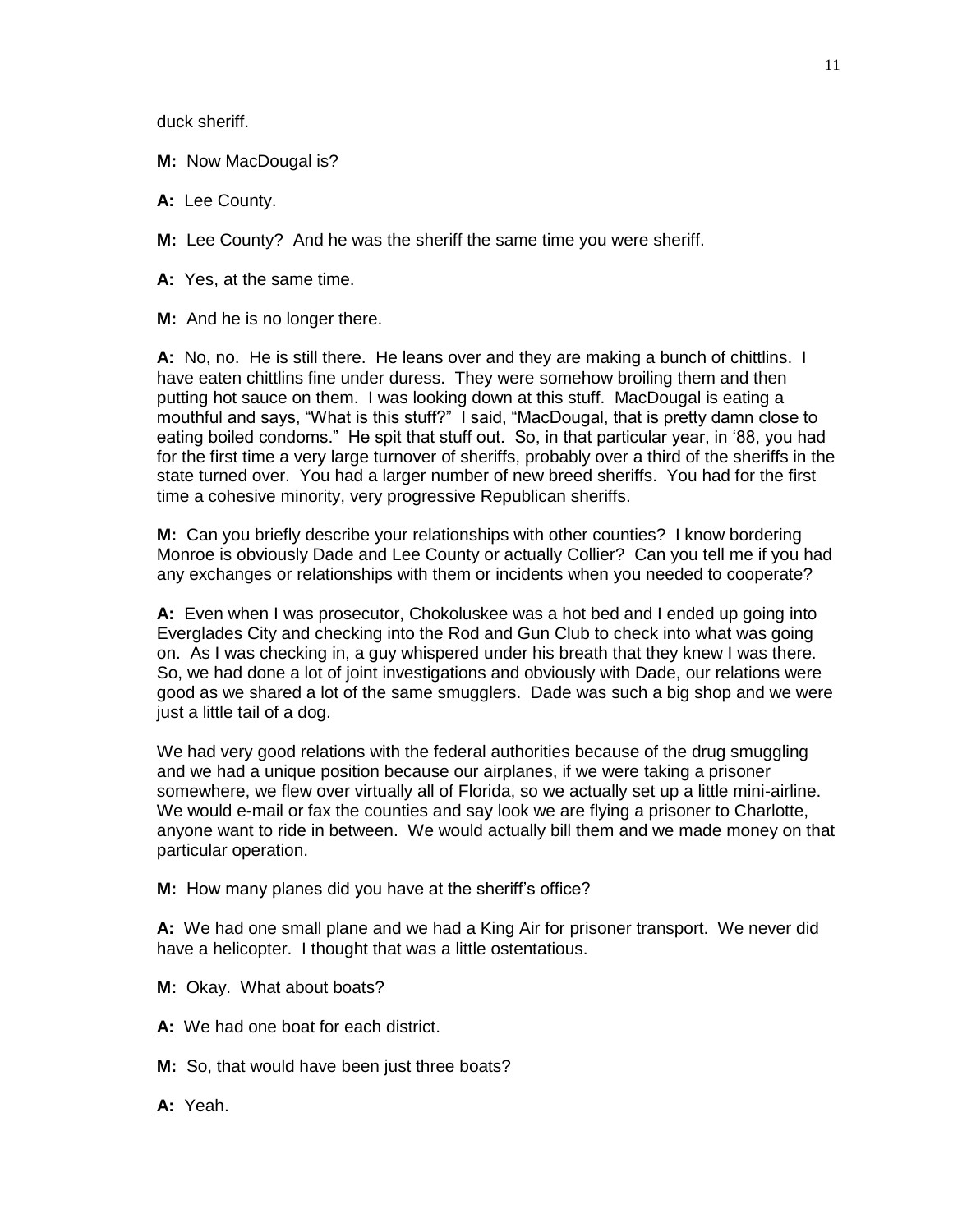**M:** That's all?

**A:** Yeah, because mostly we left that to the marine patrol. We had such a huge marine patrol and the feds had all kinds of boats in their task force.

**M:** So, it would just be a matter of you calling them and getting them to help?

**A:** Yeah. We had the highest level of interagency cooperation that I have personally ever seen in law enforcement. We had a seamless web from state, federal, marine patrol. We had to do it that way. In the old days you didn't know if one deputy was going to walk in on 50 smugglers or vice versa. We also had an interesting unwritten arrangement with the smuggling community which was that nobody was going to get killed over dope. Again, you never knew if there was going to be 50 of them and 1 of you or vice versa, and it was pretty much made clear when the Blue Lightening Task Force people came in that if they started drawing weapons, we were going to draw down on them, because we were not going to break that unwritten rule - nobody getting killed over dope.

**M:** The Blue Light Task Force, tell me about that.

**A:** Then Vice President Bush set it up in the mid '80s. At the time we started focusing on narcotics activity, there was very, very little federal presence.

**M:** You were sheriff at that time?

**A:** No that is when I was a prosecutor. When I was sheriff we ended up actually joining when they first set up the HIDA groups, a lot of the local enforcement people - the feds made their presentation and all the locals started jumping the ship saying this was wrong and bad idea, I was sitting there thinking this is the best idea I have ever heard. So, I just assigned about three deputies to them and we ultimately had a 25 million dollar seizure based on one they started.

**M:** Were they suspicious that they wanted in on the activity or was there graft?

**A:** No, no. They were just scared that they were going to be replaced or downsized because of the boys coming in. Then, the other side of that equation is the relationship with the City of Key West. We had a request from their mayor to look at their operations, that their department was in turmoil and had never really recovered from the indictments and incompetence that characterized them when we did the RICO [Rackettering Influenced Criminal Organization]. The unindicted co-conspirator chief of police, for instance, stayed chief of police for two years after he was an unindicted coconspirator. Half the department was taken out.

So, that will tell you how things went. He was replaced by an honest chief but one very much of the old hierarchal school. So, he was less effective and he never really got his arms around some of the subtleties of the Key West culture. The mayor, who was a dear friend and the first gay mayor of Key West and just a wonderful guy, Richard Hyman, calls one day and says would you do a report and tell us if we contracted with the sheriff how much you could save.

We had so much duplication. We had a dispatch center which was two blocks from their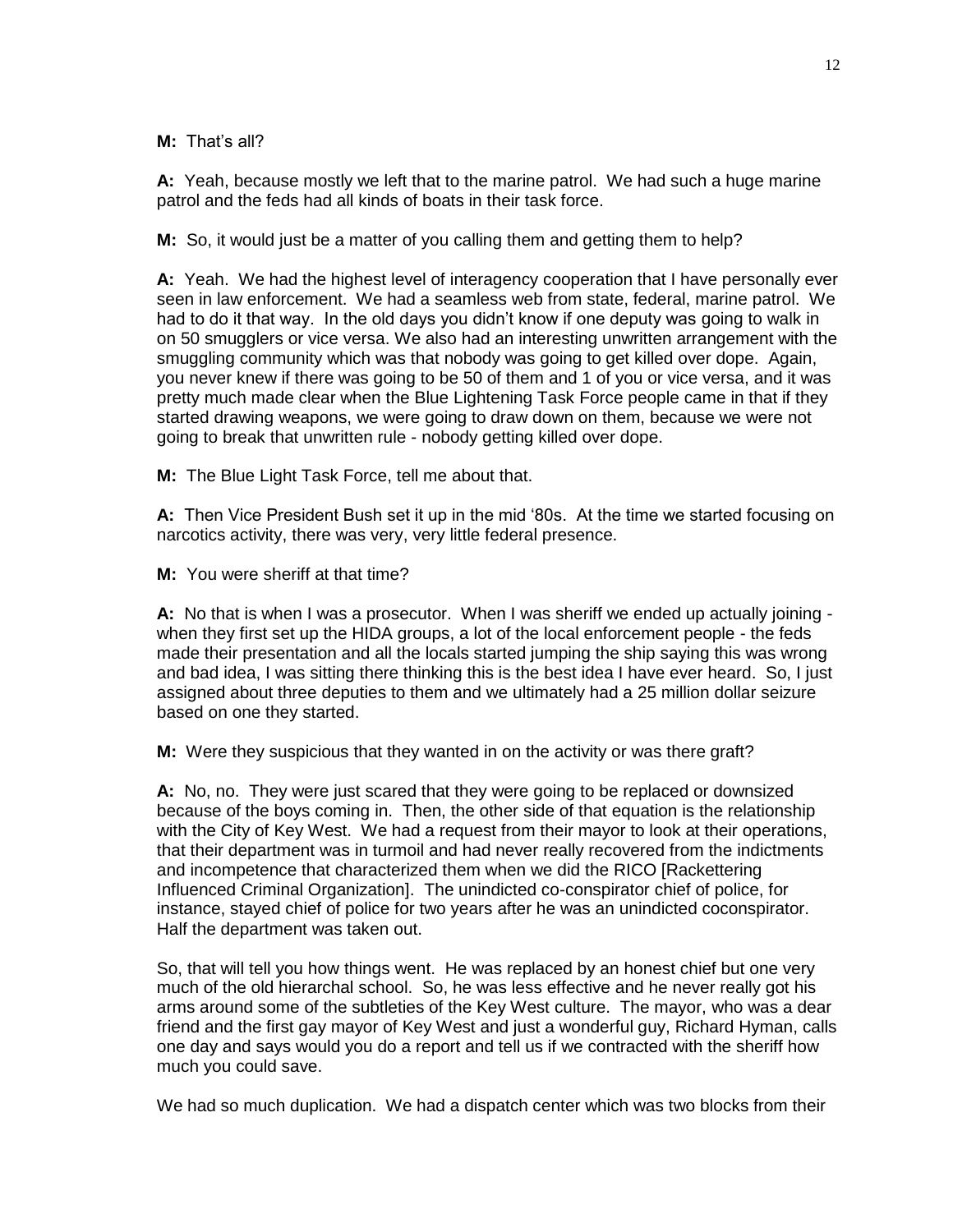dispatch center. We got the 911 calls and we transferred their 911 calls to them - it was crazy. So, I came back with a report that was about four inches thick that said I could give you what you got for a million dollars less a year and I can do it right for a half a million dollars less a year.

So, needless to say, the chief of police was not my buddy. He and the unions fought off our attempt to contract for services, but then the black community, who were real mad at him, came to me and said that he is not paying attention to crack cocaine in our community, would you put in a foot patrol. I said sure I would put in a foot patrol because I was sheriff there too. He didn't like me cause of that. He ended up calling Ruben Greenberg from Charleston, who I happen to think is one of the best policemen in the country. I think their original intent was to use him as a weapon against me, and he is very smart - he figured out exactly what was going on in 10 seconds. They started asking him questions like - cause he would say in his professional opinion food patrols didn't work or he'd say this guy is just a lawyer and a politician, what does he know.

So, they asked Ruben if your professional opinion told you something and the people wanted to do something else. He said that when he was young he would have done his professional opinion but the older he got he found out the people are right more often than I am. So, finally before he leaves town, he pulled me aside and said that you are obviously having a war with this dunce police chief the same way I did with my state attorney.

I got to tell you what I did when I just couldn't stand it anymore and had to get rid of him. So, he tells me this tale of what he did and I waited about a month before I just couldn't stand it, and I did exactly what he said to do. I went out and got 20 pounds of baloney and I went down to crack cocaine corner and held a press conference. I pulled that baloney out and said this is 20 pounds of baloney and you can call this the truth all day long and it is still going to be 20 pounds of baloney, but let me show you what cuts through the baloney, and that is the truth. So, I went and got a meat clever and cut that baloney in half. It made the front page of the paper as you can imagine. About seven months later they ran the police chief out of town. We had some fun.

**M:** Were there any specific incidents or times or times of the year that were any more pressing for you as sheriff? I know the Keys have a seasonal variation.

**A:** It is very seasonal and it is hard to bulk up for the high points. You just had to be ready for it. I did a lot of things that other sheriffs don't do. I used to go out and make crack cocaine buys myself personally. I liked to be on the front lines. I stuck a *Miami Herald* reporter in the back seat one day and we went and did it.

**M:** So how many deputies or how many personnel did you have, officers and line item deputies would you say you had?

**A:** I couldn't remember at this point. It was almost like running three different departments plus the jail.

**M:** Did you live in Key West at the time or did you live in Key Largo?

**A:** I lived on Summerland Key and moved back down to the lower Keys when I got elected sheriff. If I had any regrets it is that I did not move the headquarters to Marathon.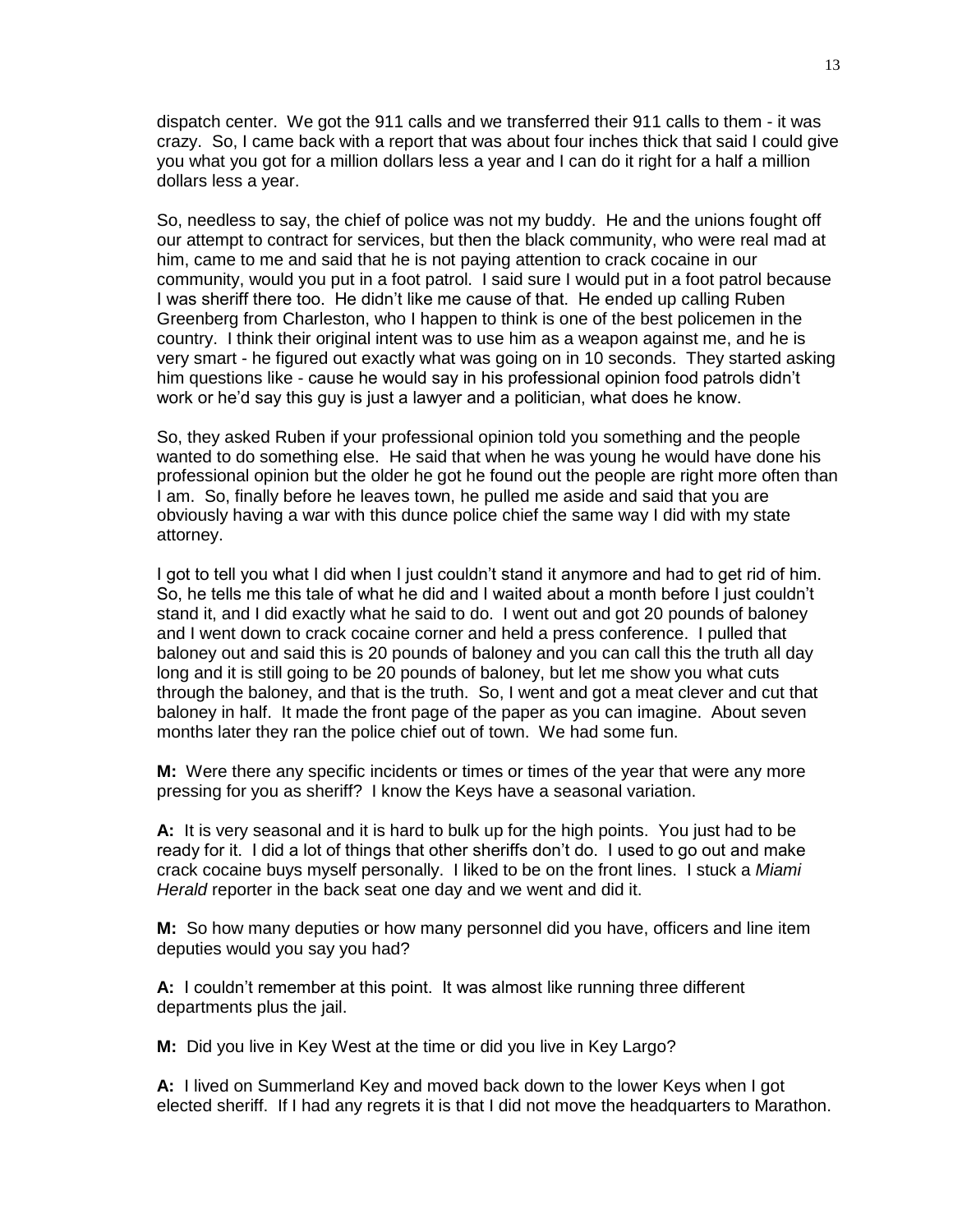In retrospect, that is what I should have done - the operational headquarters.

**M:** As far as retrospect goes, you know it has been 10 years ago..

**A:** 12 years ago.

**M:** Is there anything that you wish you would have been able to do - when you were tapped you obviously did not serve out the rest of your term - was there anything that you didn't really quite accomplish that in four years you would have wanted to do? If you had more time?

**A:** To be honest with you I moved at a blistering enough pace that I think we did at least four years worth of work in two. I think the only regrets I would have would be not moving it to the Marathon, which is the center and is where it should have been. I don't regret privatizing the jail, even though it did not work. Trying something and failing is not a mark of regret in my book. I left a good man when I left, Rick Roth. They had had so much change in so short a period of time - in effect this was their third sheriff in three years. Rather than going for an innovator, I went for a little more conservative, more traditional sheriff. Because one of the conditions of my joining Martinez's ticket was that I be allowed to pick my successor and Rick has done a capable job. He has kept a lid on the place for the last 12 years.

**M:** So, he is still sheriff.

**A:** He is still sheriff and is running for reelection.

**M:** So, Governor Martinez allowed you to recommend a successor for you when you had to resign.

**A:** The deal was that he would pick whom I had picked.

**M:** Okay.

**A:** It wasn't a recommendation; it was a deal. Because we worked too hard to change that place to allow it to go back.

**M:** I have never run out of things to ask. This is amazing. Are there any specific incidents that were very troubling to you when you were sheriff? Obviously the people killed in the line of duty. Any decisions you had to make that were personally hurtful to you?

**A:** Yeah. It is tough to reprimand people who were your friends. The deputies in the upper Keys and I had become very close when I was their prosecutor. They were the foundation of my campaign, the core of the leadership team that I brought in. For instance, when you have to look at one of your brightest female deputies and tell her you are going to put a reprimand in her record - she screwed up. She looked me in the eye and said that is a career-ending move. I told her no it was not and that we would get through this. She is now a captain and may well be the next sheriff before it is over with.

**M:** That is one of the things I didn't mention. How many women were on the force when you were there?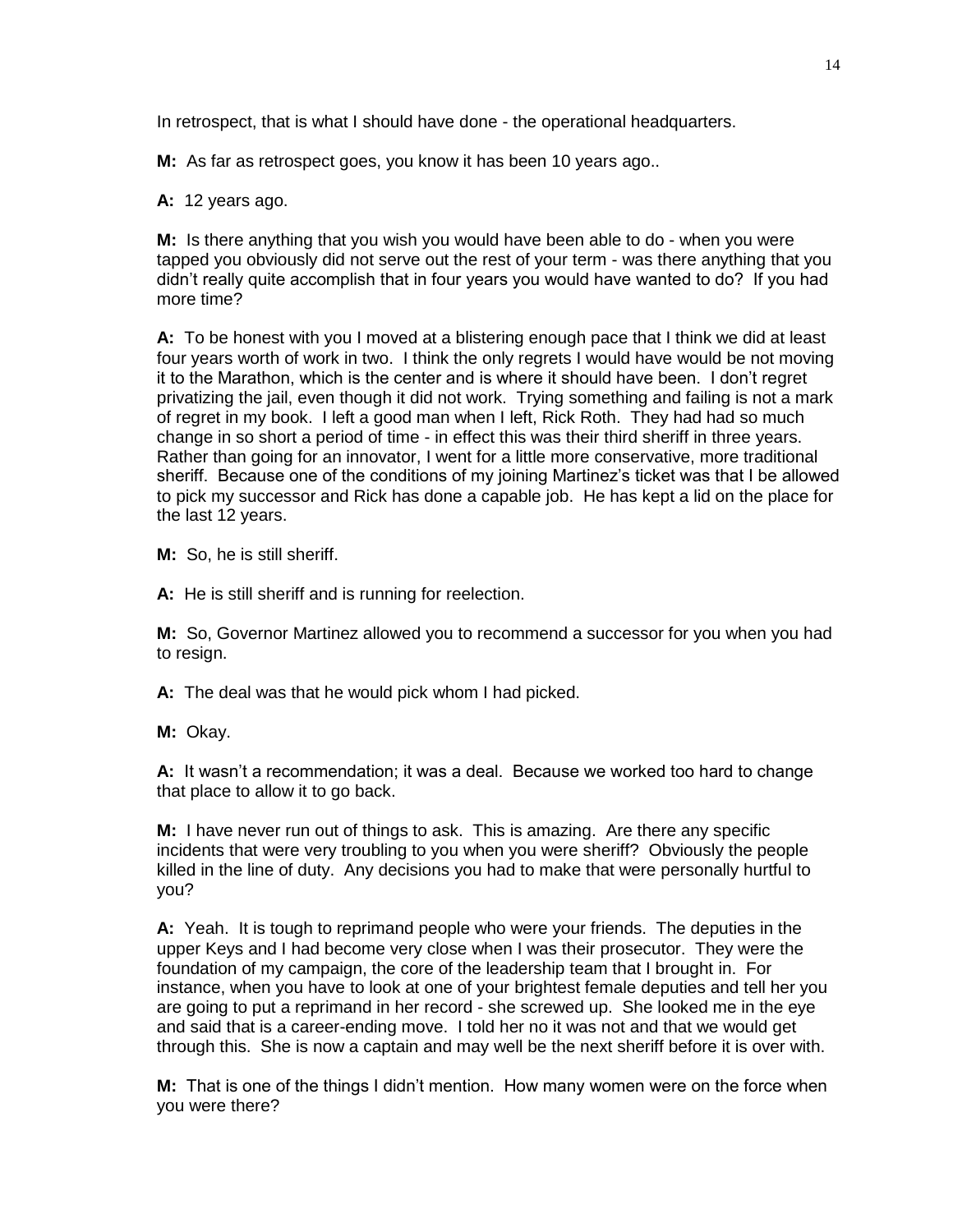**A:** I am very proud of the fact that we really reached out to diversify the base of the sheriff's office. I appointed the first female officer. I appointed the first female district commander, Captain Val Thompson. I appointed the first African-American officer and district commander.

**M:** By officer you mean sergeant up to..

**A:** Lieutenant or above.

**M:** Okay, like the military.

**A:** I had the first gay division chief. He wasn't sworn, but he was head of a division. We greatly changed the face of the department in that regard. In fact, the first order that I signed came about because at Sheriff Freeman's retirement party, the human resources director who was a very attractive young lady who wore a very attractive gown that went down to - very low on her back, and I watched one of our senior officers run his hand right down her backbone. I called her over and asked if there were sexual harassment problems in the department. She said, no sir, we have a very large sexual harassment problem in the department. I said I want you to make sure that the first order that I sign is the toughest sexual harassment order in the world. She brought me that order on the first day that I was sheriff and I said this isn't strong enough. She said there was nothing stronger in the world. I said yeah there is - you put in there that if the sheriff that does it that they go directly to FBLE. I want these people to know that I mean business. I ended up losing a senior officer who did not believe that I was serious.

**M:** So there was a code that you implemented, not specifically for that case, but just as a general code that would be on record, that people would know about.

A: Yes. We really brought this department into the 21<sup>st</sup> century.

**M:** Now, my research has shown me that it was in the early '70s when women started wearing a gun and going on the road. There are a lot of disputes about where was the first woman deputy with a gun on the road. Some counties claim that they had the first black sheriff - you know what I am talking about. It is kind of the same for the women's side. How many women were on the staff when you took over - do you remember, just roughly?

**A:** It was a minority.

**M:** Were there any with guns?

**A:** Oh yeah. Sheriff Freeman in the late '70s, early '80s cracked that barrier. He was very progressive.

**M:** What about African-Americans? Did Sheriff Freeman hire them too?

**A:** Sheriff Freeman hired African-Americans but none of them had progressed to the level of officers. I made sure that..

**M:** So, by the time that you came on, there were some senior people who had been on